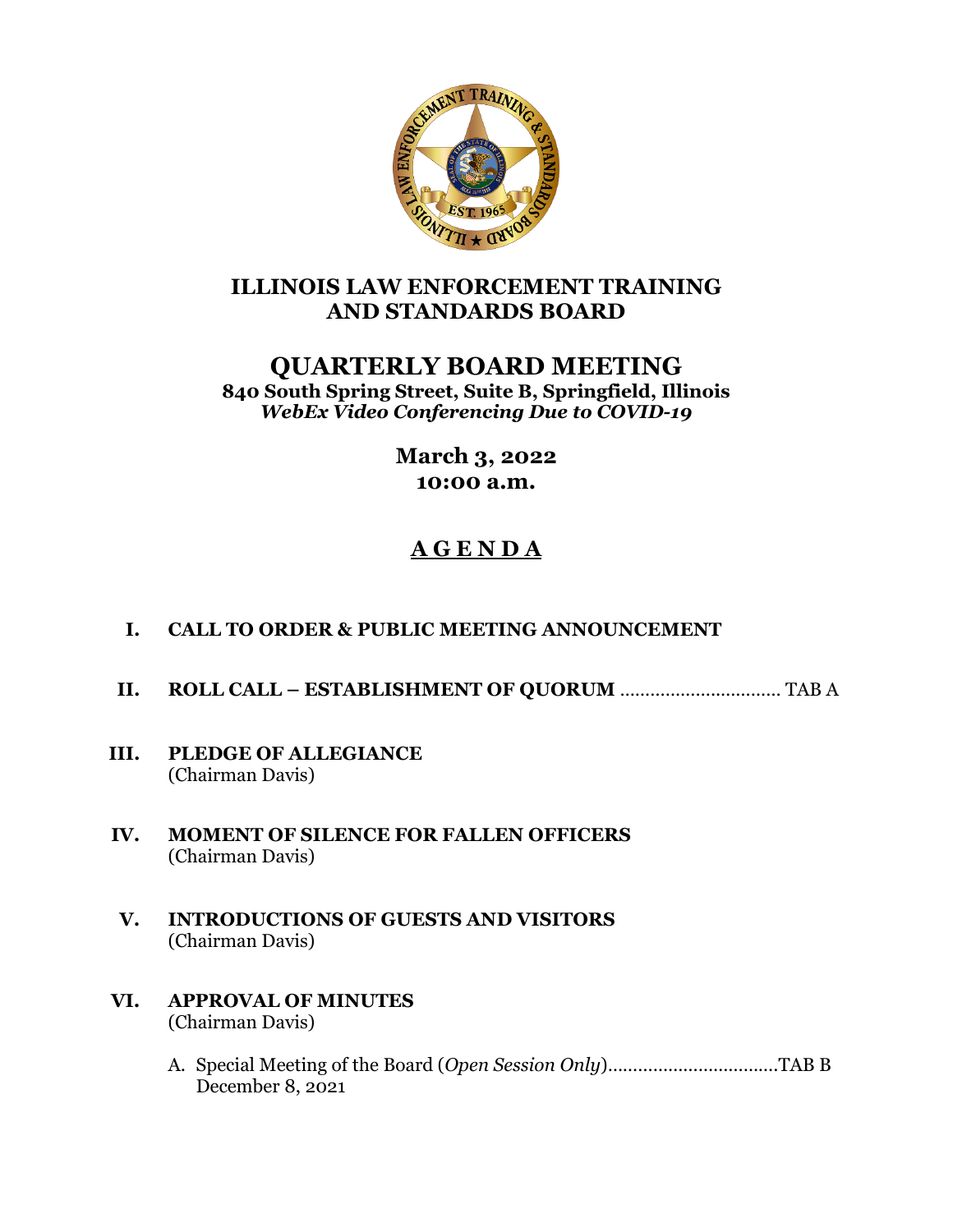|      | B. Curriculum and School Standards Advisory Committee Meeting TAB C<br>December 8, 2021 |
|------|-----------------------------------------------------------------------------------------|
|      | December 8, 2021                                                                        |
|      | December 9, 2021                                                                        |
|      | ( <i>Motion to Approve</i> )                                                            |
| VII. | <b>REPORT OF STANDING AND ADVISORY COMMITTEES</b>                                       |
|      | LaDon Reynolds, Committee Chair ~ March 3, 2022                                         |
|      | (Motion to Approve)                                                                     |
|      | Sean Smoot, Committee Chair ~ March 3, 2022                                             |
|      | (Motion to Approve)                                                                     |
|      | Sean Smoot, Committee Chair ~ February 16, 2022                                         |
|      | (Motion to Approve)                                                                     |

## **VIII. EXECUTIVE MATTERS**

| (Kristina Shelton)                                                                                                                                                                                                                                                                              | .TAB G |
|-------------------------------------------------------------------------------------------------------------------------------------------------------------------------------------------------------------------------------------------------------------------------------------------------|--------|
| FY22 Expenditures through February 4, 2022<br>2. Cash Flow Analysis for Funds:<br>a. Fund 356: Camera Grant Fund<br>b. Fund 517: Police Training Intern Fund<br>c. Fund 879: Traffic and Criminal Conviction Surcharge Fund<br>3. FY23 Governor Proposed Budget<br>( <i>Motion to Approve</i> ) |        |
| (Ellen Petty)<br>1. Update on Personnel Matters<br>2. Introduction of New Employees                                                                                                                                                                                                             | TAB H  |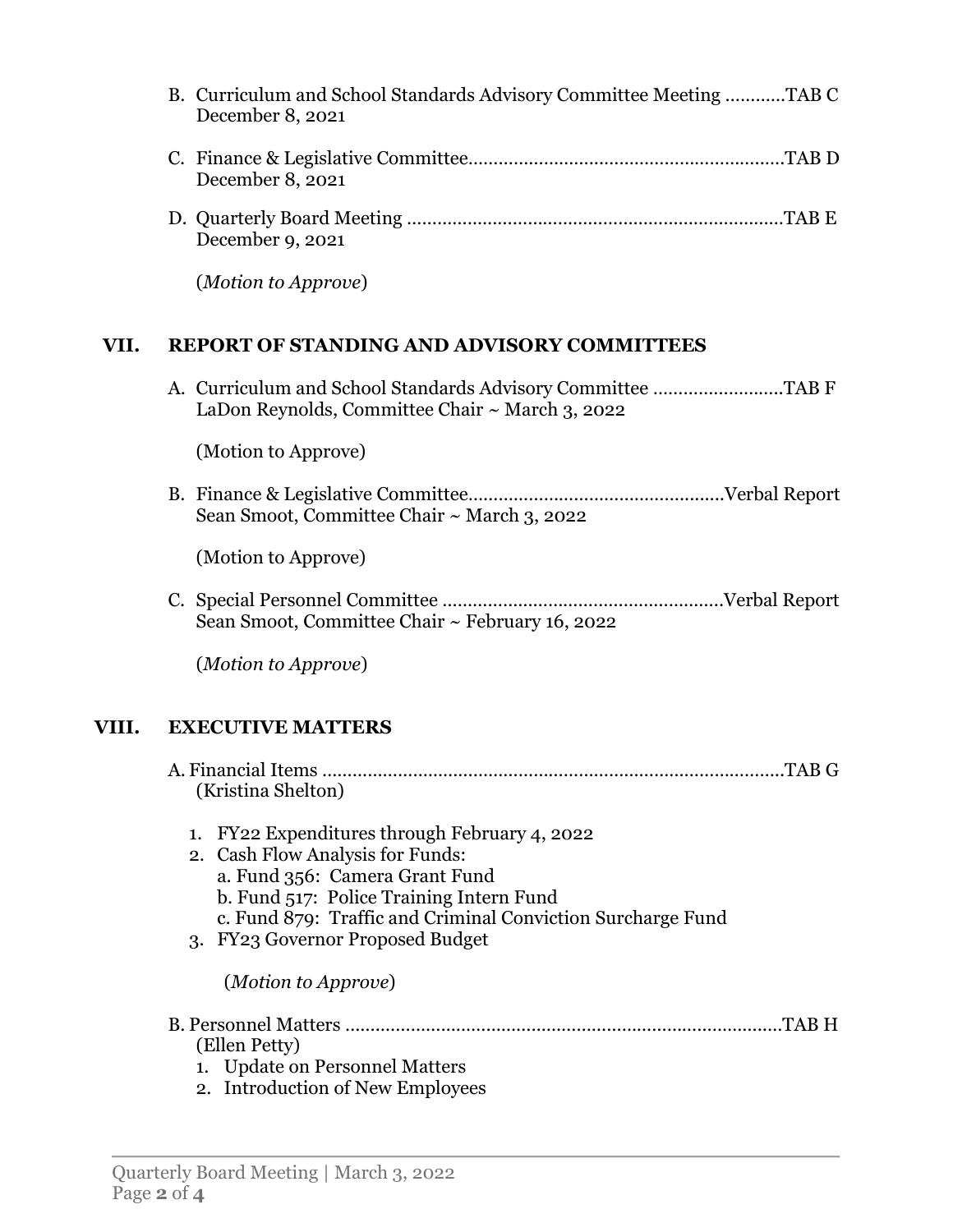| C. Law Enforcement/Corrections/Court Security Waiver Disposition<br>(Chairman Davis) |  |
|--------------------------------------------------------------------------------------|--|
| ( <i>Motion to Approve</i> )                                                         |  |
| (John Keigher)                                                                       |  |
| (Chairman Davis)                                                                     |  |

## **IX. PROGRAM PROGRESS REPORTS AND CONCEPTS**

|    | (Heather Hotz)<br>1. Executive Institute<br>2. Federal Homeland Security Grant/Illinois Terrorism Task Force                            |
|----|-----------------------------------------------------------------------------------------------------------------------------------------|
|    | B. A Statewide System of In-Service Training (ASSIST) Program TAB K<br>(Paul Petty)<br>1. ASSIST Status Report<br>2. IDOT Grants Update |
|    | (Jennifer Wooldridge)                                                                                                                   |
|    | (Kelly Ingram)                                                                                                                          |
|    | (Paul Petty)                                                                                                                            |
|    | (Motion to Approve)                                                                                                                     |
| Х. | <b>UNFINISHED BUSINESS</b>                                                                                                              |
|    | (John Keigher)                                                                                                                          |
|    | (John Keigher)                                                                                                                          |
|    | (John Keigher)                                                                                                                          |
|    | (Possible Motion Needed)                                                                                                                |